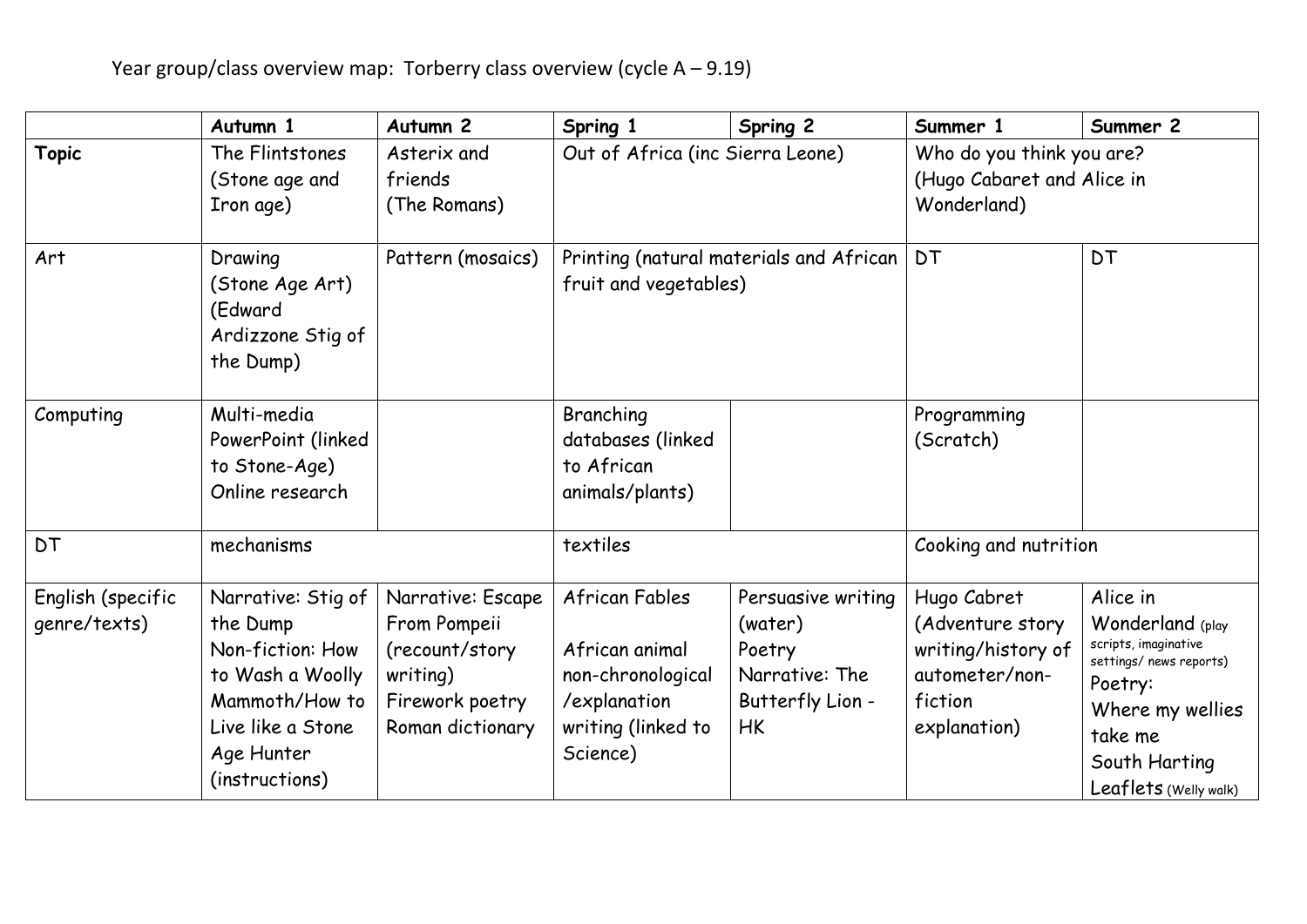| Geography                  | Locational and place knowledge                                                                                     |                                                                                                                                                                                                                       | Locational, human, physical/place<br>knowledge |                                            | Geographical skills and field work |                             |  |  |
|----------------------------|--------------------------------------------------------------------------------------------------------------------|-----------------------------------------------------------------------------------------------------------------------------------------------------------------------------------------------------------------------|------------------------------------------------|--------------------------------------------|------------------------------------|-----------------------------|--|--|
| History                    | Changes in Britain<br>(chronology,<br>historical terms,<br>historical enquiry,<br>similarities and<br>differences) | Roman Empire and<br>its impact on<br><b>Britain</b><br>(chronology,<br>historical terms,<br>historical enquiry,<br>interpreting<br>history, continuity<br>and change,<br>causes and<br>consequences,<br>significance) |                                                |                                            |                                    |                             |  |  |
| Modern Foreign<br>Language | Months, seasons<br>colours and<br>weather                                                                          |                                                                                                                                                                                                                       | Animals                                        |                                            | Body parts                         | Naming and<br>ordering food |  |  |
| Music                      | Key to music (violin)                                                                                              |                                                                                                                                                                                                                       |                                                |                                            |                                    |                             |  |  |
| PE                         | Dance (stone-age<br>linked. Hunters<br>and gatherers)                                                              | Gymnastics<br>(stretching,<br>curling and<br>arching)                                                                                                                                                                 | Dance (African<br>Dance - circle of<br>life)   | Gymnastics<br>(pathways and<br>travelling) | Strike and field -<br>rounders     | Rounders and<br>swimming    |  |  |